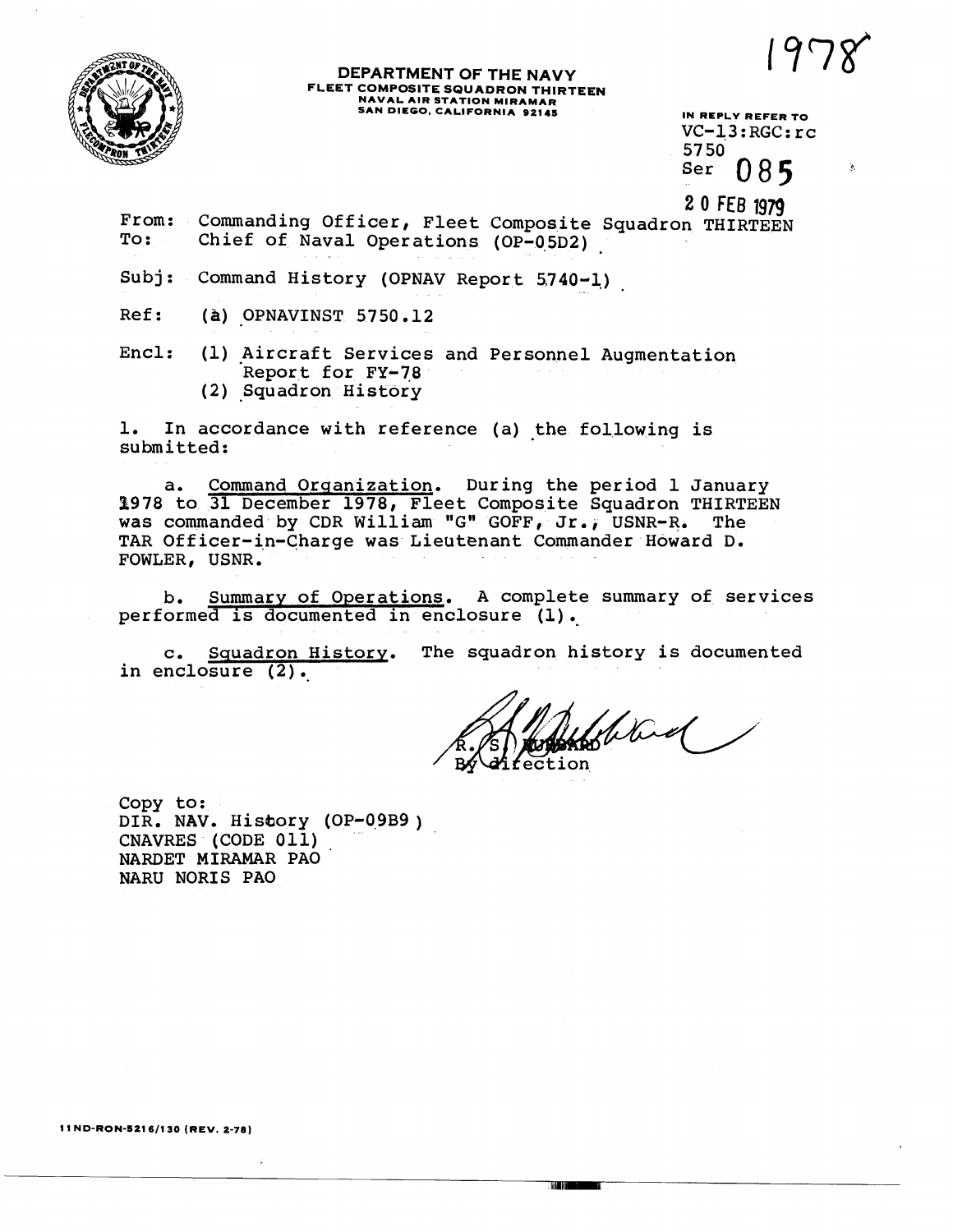VC-13 Aircraft Services for Fiscal Year 1978 :

| <b>ACTIVITY</b>             | SORTIES                 | <b>HOURS</b> | <b>SERVICE</b>   |
|-----------------------------|-------------------------|--------------|------------------|
| Navy Fighter Weapons School | $\mathbf{2}$            | 3.8          | ALPHA Strike     |
| <b>ACMR</b>                 | $\overline{\mathbf{c}}$ | 3.0          | POD Evaluation   |
| $VF-1$                      | 5                       | 5.1          | <b>DART</b>      |
| $VF-2$                      | 4                       | 3.4          | <b>DART</b>      |
| $VF-2$                      | 36                      | 45.1         | Banner/DART      |
| $VF-2$                      | $\mathbf 1$             | 1.8          | ECM Support      |
| $VF-2$                      | $\mathbf 1$             | 1.6          | <b>MISSELEX</b>  |
| $VF-21$                     | 8                       | 9.3          | <b>DACT</b>      |
| $VF-111$                    | 9                       | 11.8         | <b>DACT</b>      |
| $VF-121$                    | 4                       | 7.0          | Tanker           |
| $VF-121$                    | $\overline{\mathbf{z}}$ | 7.6          | <b>DACT</b>      |
| $VF-124$                    | $\boldsymbol{9}$        | 16.5         | <b>DART</b>      |
| $VF-124$                    | 20                      | 30.9         | <b>DACT</b>      |
| $VF-154$                    | 32                      | 41.1         | <b>DACT</b>      |
| $VF-202$                    | 57                      | 85.7         | <b>DACT</b>      |
| <b>VF-301</b>               | 48                      | 68.7         | <b>DACT</b>      |
| VF-301                      | $\mathbf{I}$            | 1.5          | $AQM-37$         |
| $VF-302$                    | $\mathbf{1}$            | 1.9          | $AQM-37$         |
| $VF-302$                    | 118                     | 144.1        | <b>DACT</b>      |
| VMA-311                     | 3                       | 5.5          | Banner           |
| <b>VMFA-531</b>             | 9                       | 13.6         | <b>DART</b>      |
| Third MAW                   | 15                      | 25.8         | <b>DART</b>      |
| VF-1285                     | 32                      | 40.0         | <b>DACT</b>      |
| <b>VAW-88</b>               | 10                      | 19.3         | Intercept Train. |
| <b>RVAW-110</b>             | 5                       | 8.0          | Intercept Train. |
| Air Controller School       | 72                      | 131.7        | Intercept Train. |
| USS CARPENTER               | ı                       | 1.9          | $TDU-22$         |
| USS CARPENTER               | $\mathbf 1$             | $\cdot$ 2.5  | Intercept Train. |
| <b>COMDESRON 37</b>         | 7                       | 22.8         | $TDU-22$         |
| USS TRIPOLI                 |                         | 5.6          | HELIEX 1-78      |
| USS PEGASUS                 | 223331                  | 4.1          | $TDU-22$         |
| USS ALBERT DAVID            |                         | 5.2          | $Z-17-AA$        |
| USS BLUE RIDGE              |                         | 4.8          | Intercopt Train. |
| USS REASONER                |                         | 6.4          | $TDU-22$         |
| USS ENTERPRISE              |                         | 1.5          | <b>DART</b>      |
| READIEX 1-78                | 13                      | 20.8         | <b>READIEX</b>   |
| $VF-24$                     | 7                       | 8.4          | <b>DACT</b>      |
| $VF-24$                     | $\mathbf 1$             | 2.0          | Tanker           |
| $VF-51$                     | $\overline{2}$          | 2.1          | <b>DACT</b>      |
| $VF-201$                    | 56                      | 88.7         | <b>DACT</b>      |
| <b>VF-211</b>               | 6                       | 9.5          | <b>DACT</b>      |
| 417 Squadron (Canadian)     | 21                      | 32.5         | <b>DACT</b>      |
| USS ROARK                   | $\mathbf{2}$            | 4.4          | $TDU-22$         |
| <b>USS TRUXTON</b>          | 1                       | 2.3          | Intercept Train. |
| USS WADDELL                 | ı                       | 1.5          | $TDU-22$         |
| USS LEAHY                   | $\mathbf 1$             | 1.4          | Intercept Train. |
| USS O'BRIEN                 | 11                      | 12.4         | $Z - 10 - AA$    |
| READIEX 2-78                | 11                      | 19.4         | <b>READIEX</b>   |
|                             |                         |              |                  |
| Marine Air Control Squadron | 14                      | 25.8         |                  |
| 23, Detachment ALPHA        |                         |              | Intercept Train. |

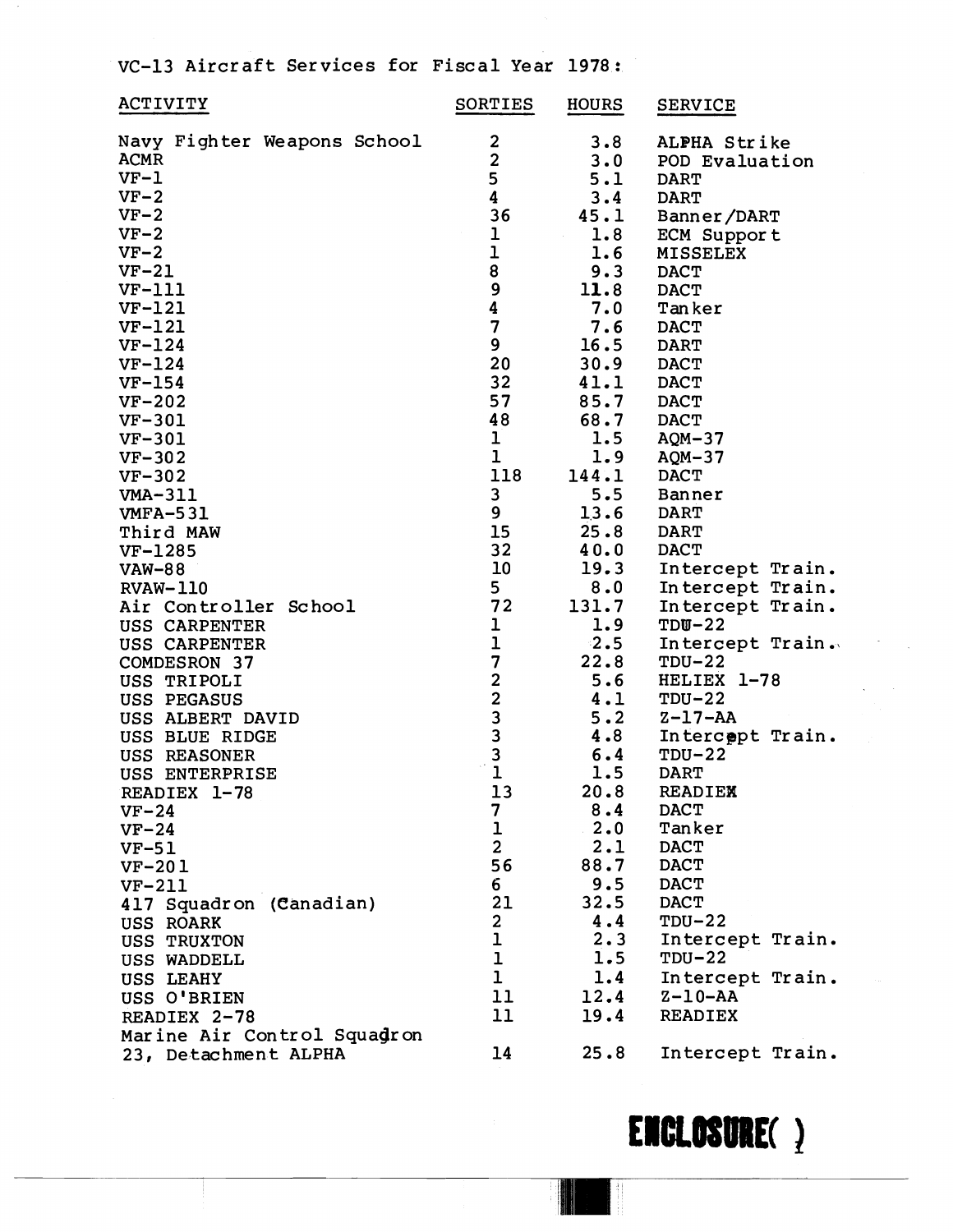VC-13 Aircraft Services for Fiscal Year 1978 (continued) :

| <b>ACTIVITY</b>    | <b>SORTIES</b> | <b>HOURS</b> | <b>SERVICE</b>    |
|--------------------|----------------|--------------|-------------------|
| CNO PROJECT SYS-1  | 101            | 203.4        | <b>CNO</b>        |
| CNO PROJECT AEGIS  | 3 <sup>1</sup> | 5.6          | <b>CNO</b>        |
| CNO PROJECT TAS    | 19             | 39.1         | <b>CNO</b>        |
| USS CONSTELLATION  | 16             | 29.7         | Intercept Train.  |
| $CAG-9$            | 37             | 57.6         | Strike Operations |
| USS CHICAGO        |                | 2.0          | Intercept Train.  |
| USS RAMSEY         | $\mathbf{1}$   | 2.7          | Intercept Train   |
| $VF-114$           | 11             | 14.7         | <b>DACT</b>       |
| USS DULUTH         |                | $2 \cdot 3$  | Intercept Train.  |
| <b>USS BERKLEY</b> | $\frac{1}{3}$  | 6.2          | Intercept Train.  |
| DESRON 27          | $\overline{2}$ | 6.5          | $RDU-22$          |
| $VF-213$           | $6\phantom{1}$ | 7.5          | <b>DACT</b>       |
| COMPHIBCRUEASTPAC  | 12             | 19.0         | <b>AAWEX</b>      |
| USS SOUTHERLAND    | 4              | 8.5          | Intercept Train.  |
| FLEETEX 2-78       | 51             | 113.0        | <b>FLEETEX</b>    |
| USS BROOKE         | ı              | 1.5          | Intercept Train.  |

Total FY-78 flight hours: 2274.0 Total FY-78 sorties flown: 938 Total FY-78 service hours flown: 1529.1 Percent of service hours to total flight hours: 67.2%

 $\mathcal{A}^{\mathcal{A}}$ 

## $ENCLOSURE(1)$